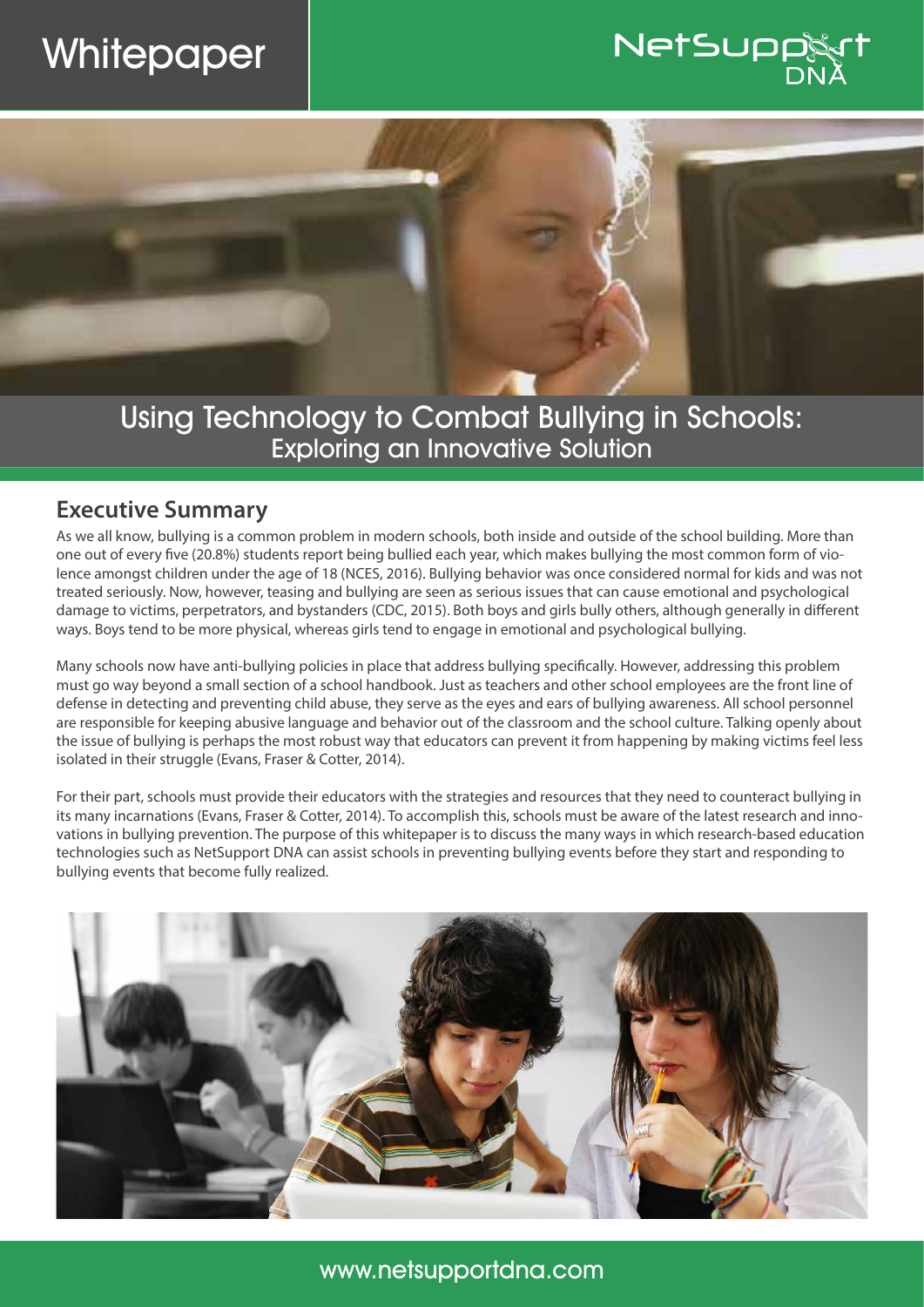

## **What is Bullying?**

Bullying can be defined as aggressive, calculated actions perpetrated by a group or an individual repeatedly and over time against a victim who cannot easily defend themselves. Bullying may be physical, verbal, emotional, or sexual in nature (Smith, 2014).

- **• Physical bullying** includes punching, pushing, hair pulling, beating, biting, choking, kicking, and damaging the victim's property.
- **• Verbal bullying** includes unwanted name calling, gossip, and teasing.
- **• Emotional bullying** includes ostracizing; frightening; defaming; embarrassing; blackmailing; the grading or assessment of individual features such as physical limitations, height, weight, ethnicity, race or perceived sexual orientation; peer pressuring, isolating, etc.
- **• Sexual bullying** includes many of the items listed above as well as exhibitionism, voyeurism, sexual innuendos or comments, sexual harassment, sexual assault, and unwanted touching.
- **• Cyberbullying** involves bullying through the use of electronic media and devices, such as e-mail, text messages, social media, and/or other Internet-based platforms.

Bullying involves an imbalanced relationship between the perpetrator and the victim. The bully gains power, while victim loses power (Swearer & Hymel, 2015). Because of this, it is hard for the victim to deal with the problem. An imbalance of power can be created from physical strength, social status, etc. Power can also be gained as a result of understanding a person's perceived weaknesses (e.g., appearance, disability, home life, personal characteristics) and using this knowledge against them.

#### **How does bullying impact students?**

We as adults have to stop telling kids that bullying is a harmless part of growing up.

In reality, bullying is extremely hard for the victims (CDC, 2016). Its immediate effect is lowering a child's academic achievement and enjoyment of school. Kids who are bullied report being unable to focus, physical ailments, mental health impacts such as anxiety and depression, and low self-esteem. Feeling powerless and helpless to stop the harassment can lead to long-term psychological damage (Gini & Pozzoli, 2013).

Bullies are also negatively impacted by bullying. Researchers have found that some children who repeatedly bully others have mental health issues and exhibit criminal and antisocial behavior later on in life (CDC, 2015). This does not mean that bullying results in criminality in adulthood, but bullying is a signal that something is not right.



Children who are bystanders of bullying are not immune to its effects. They may feel distressed and anxious about seeing something that they know is wrong but feel powerless to stop it from occurring. They may be concerned about their own safety or possible loss of social stature. Also, they may be afraid of becoming bullied themselves (CDC, 2015).

The school years are a time when you are just figuring out how to be in relationships. The internet adds another level of complexity to this experience. While the online environment can be a great way to develop relationships, it can also destroy relationships. Students don't seem to understand that there is actually another person on the other side of that keyboard (Patchin & Hinduja, 2016). Another person that has feelings just like they do. Bullying is unacceptable in the real world and online and can have devastating consequences in both environments. We need to teach young people always to ask themselves if what they are posting might hurt someone.

# www.netsupportdna.com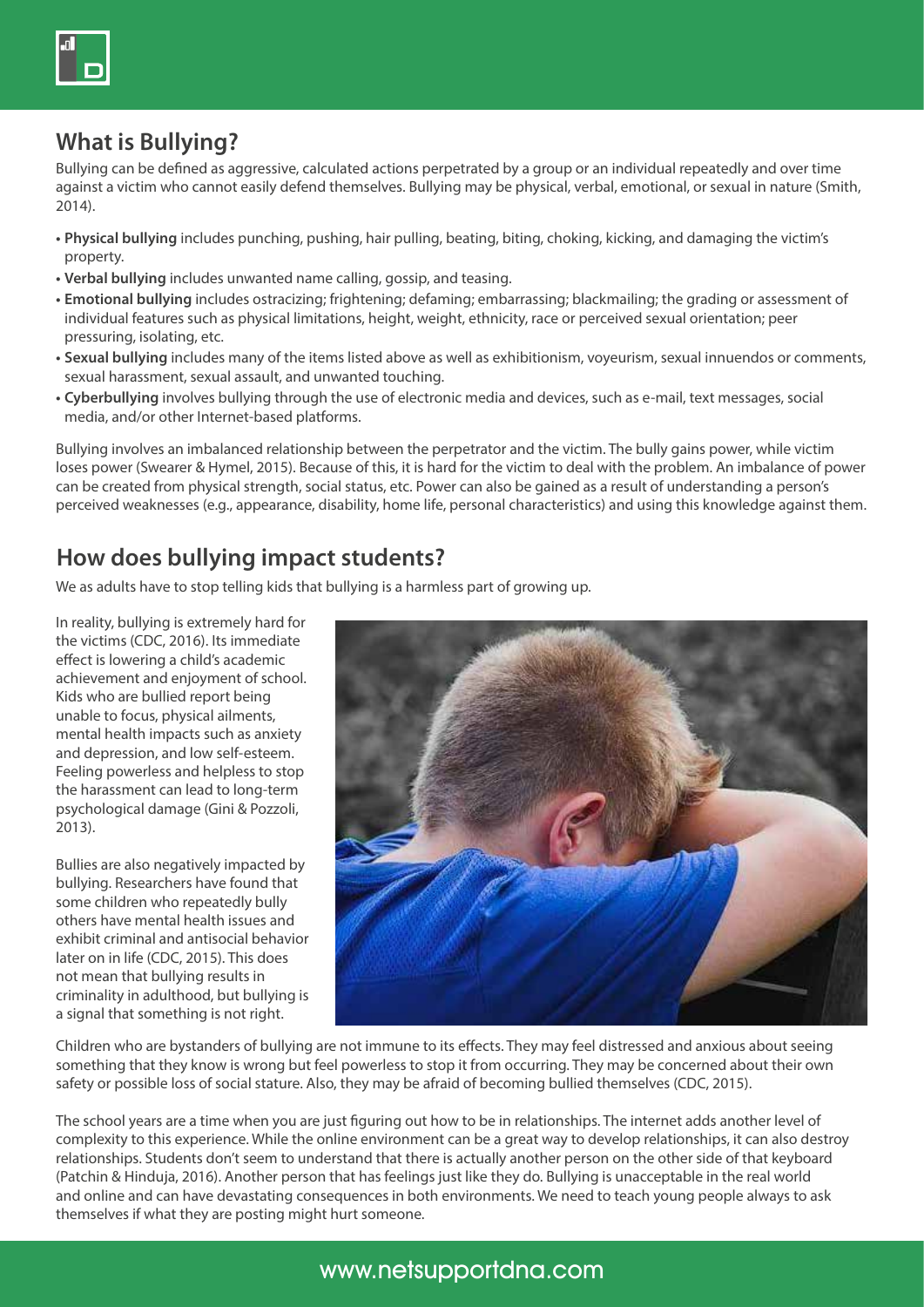

#### **How can technology help?**

In spite of all of the national campaigns to stop bullying in schools, many parents still have significant concerns about their child's safety. Every state has passed some kind of law or policy banning bullying in schools, but it continues to proliferate (Smith, 2014). In response to this, a large number of edtech companies are creating products to help schools prevent and respond to all forms of bullying. Schools have shown themselves receptive to the idea, and are investing in bullying prevention and school safety apps, as a way to make their campuses safer.

NetSupport is one of the most promising companies in the bully prevention/school safety space. Their award-winning IT Asset Management and Internet Safety solution, NetSupport DNA, helps technicians to track, monitor, and manage IT assets across individual schools and entire districts. NetSupport DNA offers a "**Report a Concern**" feature that allows students to swiftly and anonymously report any problem (e.g. cyberbullying) that they may have encountered to a staff member that they trust.

NetSupport DNA even includes the contact information for **national support resources** so students can reach out to these support organizations if they are in need. Now, students can feel empowered to confront bullying without fear of retribution from their tormentors.

School IT administrators can use NetSupport DNA's **Contextual intelligence-based Risk Index** which automatically flags high-risk events and vulnerable students.



It creates a risk index number for each event based on sophisticated contextual intelligence risk analysis, meaning staff can see quickly see who needs help urgently. Staff can also set up **real-time monitoring** and look for exact keywords or phrases in several languages to keep an eye on student activity. These keywords are displayed in a word cloud format, along with other insights so school officials can spot trending topics across clusters of students. If phrases that you think suggest bullying/ harassing behavior or may place the student at risk show up, they will be displayed in the **word cloud**. Not only does it display the word cloud, but it also puts the word into the context it was being used. For example, a triggered phrase being used in a Word document during lesson time would be perceived as a lower risk than if the same phrase was being used in a messenger app during lunchtime. Within NetSupport DNA, the system can determine the **severity of the phrase** used and assign different sensitivity levels based on those conditions. Another useful feature that educators find helpful is the ability to **capture screenshots** and **screen video** clips to assist in more severe instances of bullying. These features can all be accessed from the **cloud-based console** which allows staff to access key information and alerts from triggers across the school's local network while on the go. Educators can use these features as a starting point for discussing the importance of leaving a positive online footprint. This can help students understand that when you are online, you are shaping your reputation, whether you like it or not. It is just as vital for us as adults and professionals to set a good example by being responsible digital citizens. This can help teachers curtail cyberbullying and assist students in learning valuable digital literacy skills.